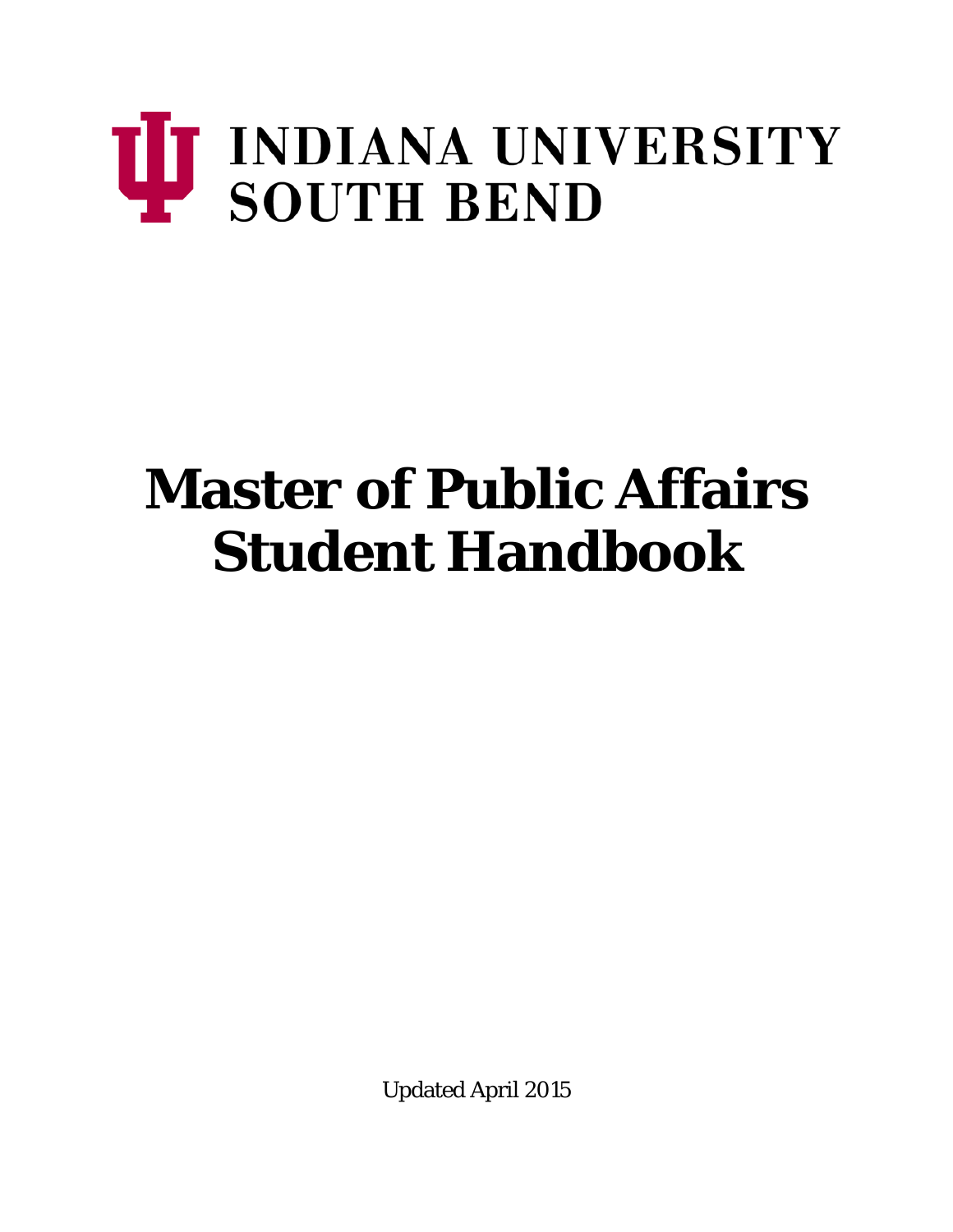# **Table of Contents**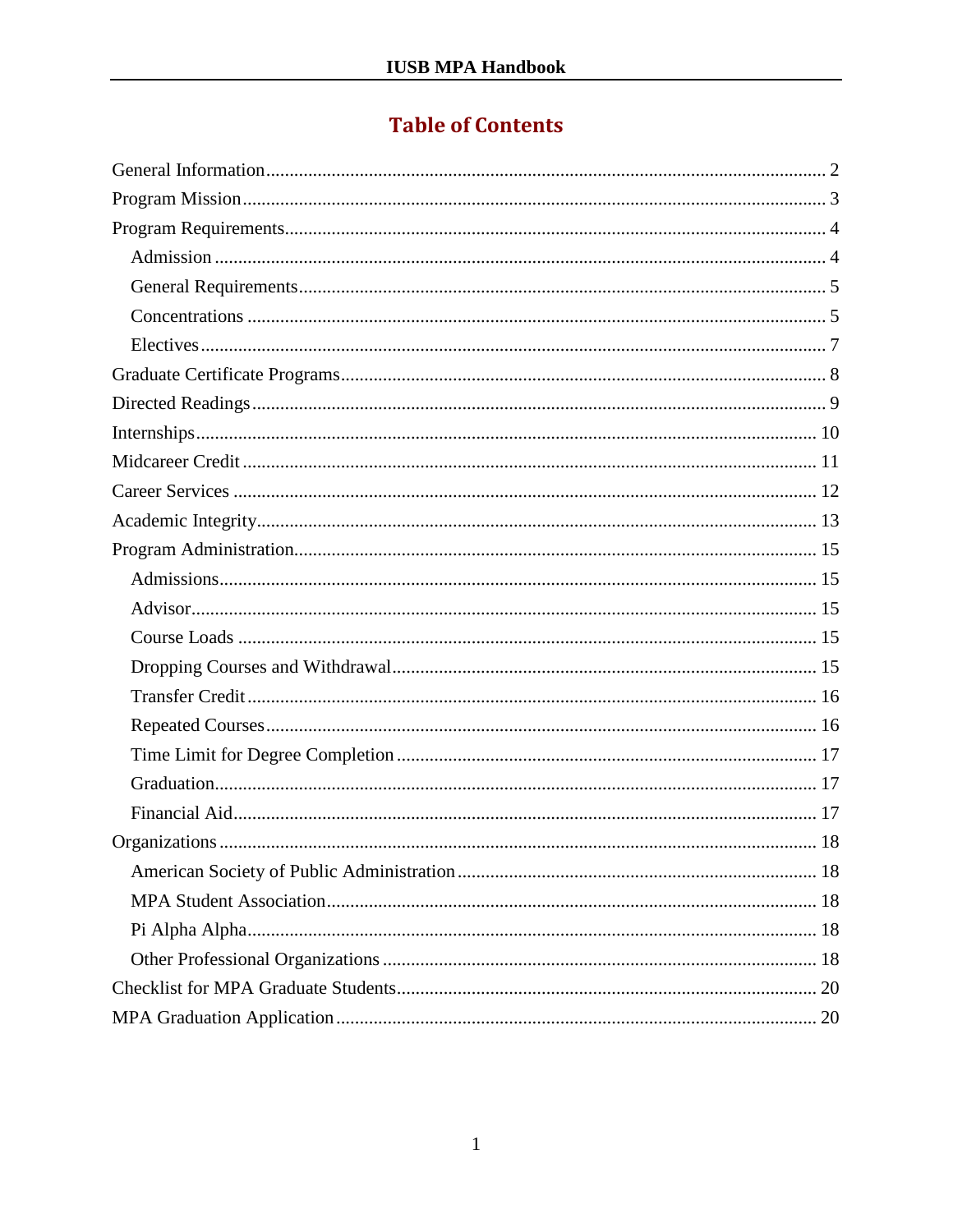# **General Information**

<span id="page-2-0"></span>Welcome to the Master of Public Affairs (MPA) program at Indiana University South Bend. The MPA program is a professional degree program housed in the Department of Political Science. The IU South Bend MPA degree is accredited by the Network of Schools of Public Policy, Affairs, and Administration (NASPAA).

The MPA program promotes a course of study that exposes students to the study of public policy and affairs that integrates professional management skills with the analysis of contemporary political, economic, and social issues. Understanding the political, economic, and social contexts in which public sector, nonprofit, and health enterprises operate are emphasized in the program's curriculum as well as a commitment to management skills-building and applications to policy making. The MPA program provides a foundation for equipping managers to excel in their jobs and to become leaders in their workplaces and communities.

This handbook serves as a guide to the policies, requirements, and expectations of students within the program. Students should take the time to read this handbook in its entirety as they begin their graduate school career and keep it as a reference for the future. Students should feel free to contact their faculty advisor or the MPA Director should they have any question that is not adequately addressed in the handbook.

MPA/Political Science Office: 2188WiekampHall MPA/Political Science Office Phone Number: (574) 520-4334 MPA Program Email Address: [MPAInfo@iusb.edu](mailto:MPAInfo@iusb.edu)

Additional information about the MPA program is available on the MPA webpage located at: [www.mpa.iusb.edu/.](http://www.mpa.iusb.edu/)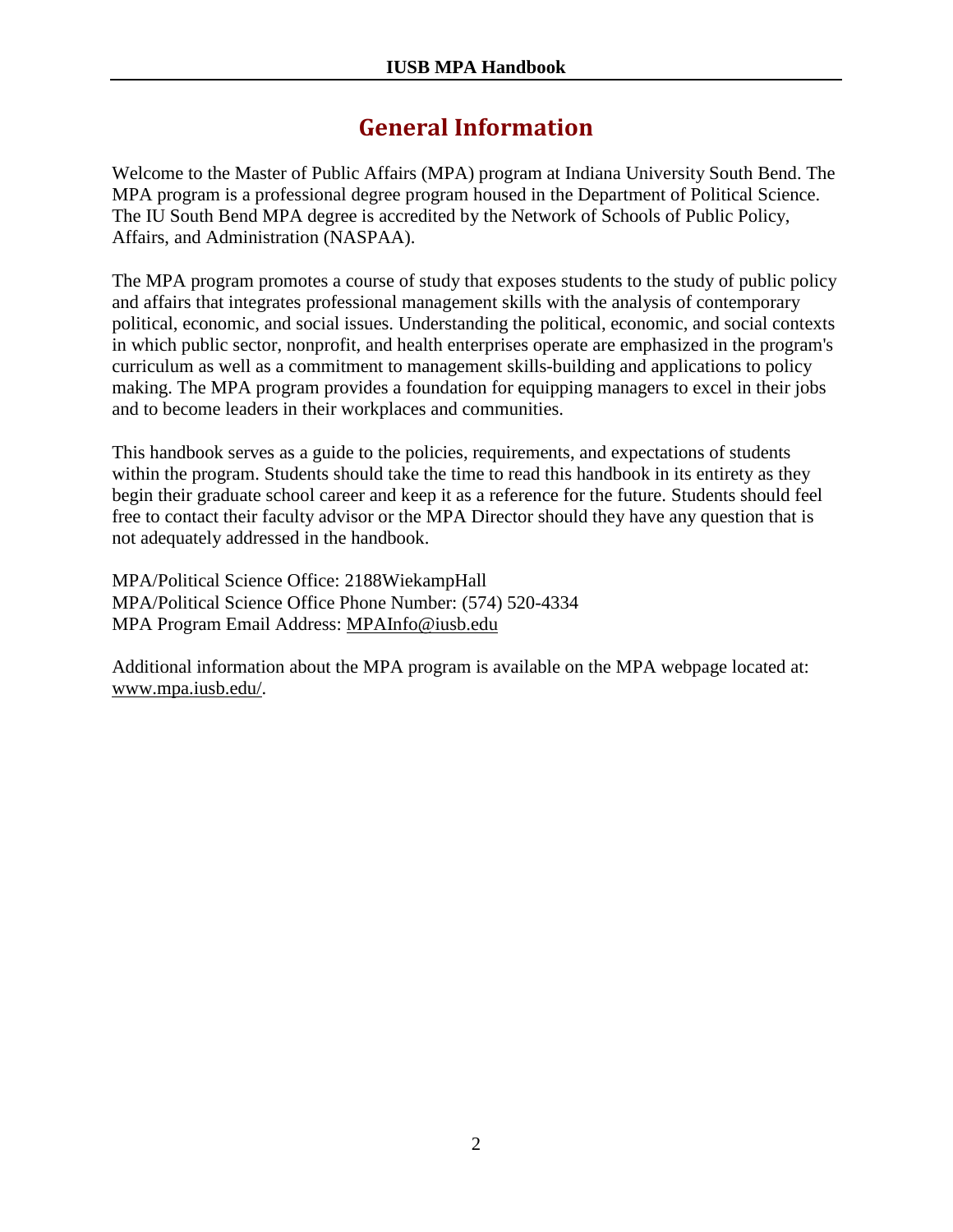# **Program Mission**

<span id="page-3-0"></span>The mission of the MPA program is:

"We prepare students for careers as leaders in administration and policy within government, nonprofit, and healthcare organizations."

The mission of the program is achieved through three goals:

- Understand key principles of effective management
- Develop evidence-based public policy
- Develop an appreciation for the public service perspective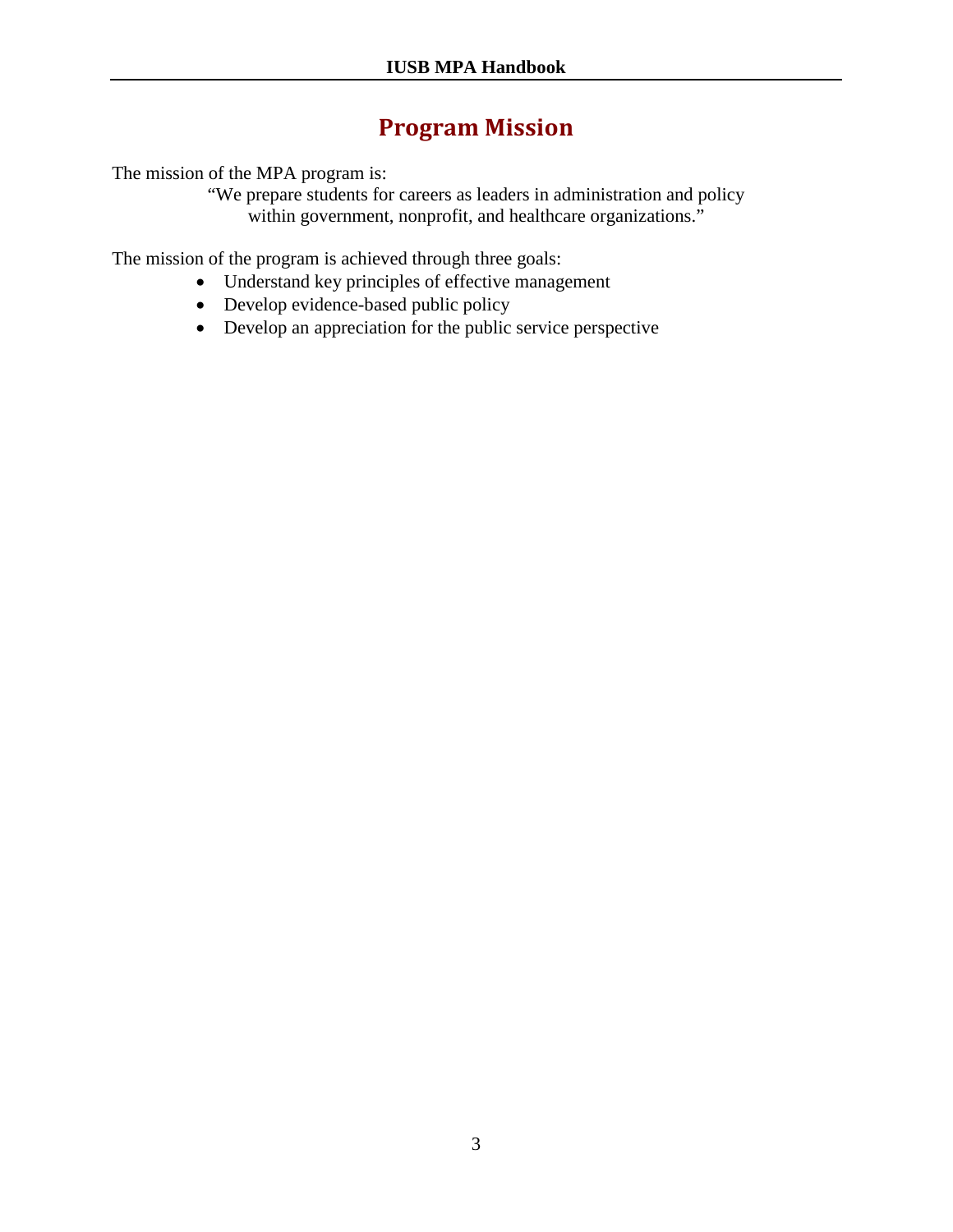# **Program Requirements**

# <span id="page-4-1"></span><span id="page-4-0"></span>**Admission**

Applicants to the Master of Public Affairs (MPA) program and its certificate programs come from a variety of educational backgrounds, including from the social sciences, education, social work, medicine, nursing and the humanities. Students are admitted to the program by the MPA Graduate Admissions Committee, which meets on a regular basis during the academic year to review applications for admission. Students may begin the program in any semester (Fall, Spring, or Summer). The following deadlines should be noted to be considered for full admission to the program:

June 30 for admission to the Fall semester October 31 for admission to the Spring semester March 31 for admission to the Summer sessions

Applications must be completed within one year from the date they were begun. Applications not completed within this time frame will be denied; however, interested students can restart their application process at a later date.

Requirements for admission in full standing in the MPA program include:

- 1. A complete application to Indiana University South Bend with a paid application fee.
- 2. Possession of a bachelor's degree, or its equivalent, from a regionally accredited college or university.
- 3. An undergraduate grade point average (GPA) of at least a 3.0 on a 4-point scale.
- 4. Applicants who have a GPA lower than 3.0 are required to take the Graduate Record Exam (GRE) and score at least 150 in each Verbal and Quantitative Reasoning and a 4 in Analytical Writing.
- 5. Statement explaining the applicant's interests and goals in pursuing an MPA degree.
- 6. Three letters of recommendation from references who are familiar with the applicant's academic and work abilities.
- 7. Submission of official transcripts from all postsecondary education institutes in which the applicant has been enrolled.

The MPA program has the following prerequisite courses within the past six (6) years and a grade of "C" or better.

- 1. A course in statistics
- 2. A course in political science or public affairs
- 3. A course in economics

Applicants who have not taken at least one course in each of the three areas should arrange to enroll in these courses before or at the time of application to the program.

Under certain circumstances (such as relevant work experience), students may be admitted on a provisional basis. This provisional status is removed upon fulfillment of stipulated conditions.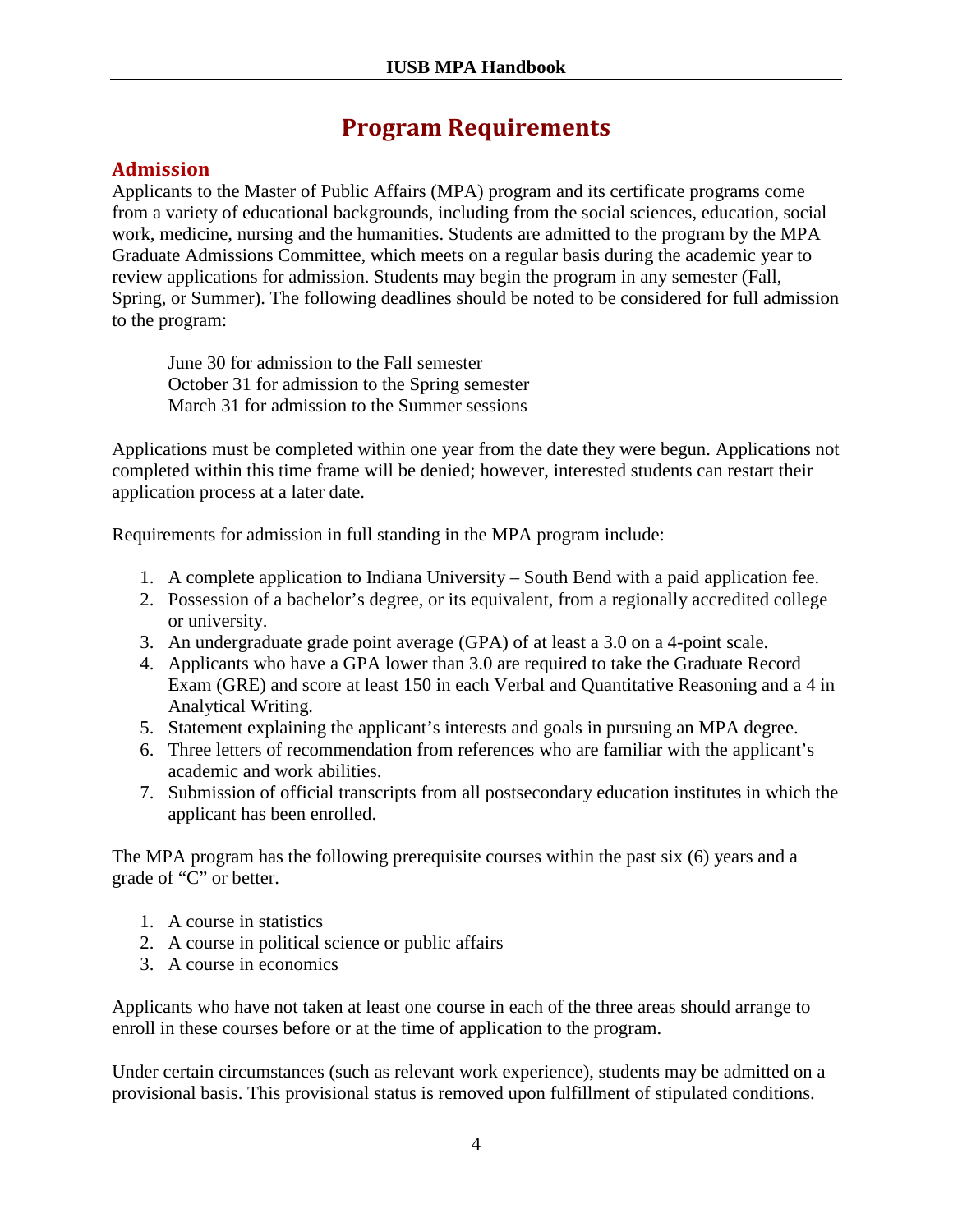Generally, applicants admitted on a provisional basis must enroll in certain courses and must obtain a 3.0 GPA in all provisional course work before they are granted full admittance to the degree program.

### <span id="page-5-0"></span>**General Requirements**

The program requires the completion of thirty-nine (39) credit hours of graduate coursework. Students complete program coursework in three areas: core coursework, concentration coursework, and elective coursework.

Of the thirty-nine (39) credit hours of graduate work required for the degree, up to six (6) credit hours of appropriate graduate course work may be transferred from other universities, including other Indiana University campuses, and applied toward the program requirements. Approval of credit transfer is at the discretion of the MPA Director and the MPA Admissions Committee.

### **Core Courses**

The core curriculum of eighteen (18) credit hours of courses is required of all students. Students should take the core courses at the beginning of their matriculation in order to prepare them for the materials in their elective coursework and research projects. All MPA core courses are offered at least once during an academic year. Students earning a grade of "C-" or less in a core course must retake it the next semester in which the course is offered. Core courses include the following:

POLS-Y 501: Fundamentals of Public Management POLS-Y 524: Research Design for Public Affairs (POLS-Y501and undergraduate statistics are each prerequisites for this course) POLS-Y 503: Statistics for Public Management (POLS-Y524 is a prerequisite for this course) POLS-Y 505: Personnel Management in Public Organizations POLS-Y 509: International Public Affairs POLS-Y 615: Capstone in Public Affairs (POLS-Y503 is a prerequisite for this course)

# <span id="page-5-1"></span>**Concentrations**

All students in the MPA program choose a concentration within the MPA degree framework. Concentrations give students an educational foundation and skill set in a substantive area of interest. The course of study in each concentration is determined in conjunction with an advisor. Currently, the MPA program offers concentrations in Government Administration and Policy, Nonprofit Administration, and Health System Administration.

Students wishing to tailor the MPA program around their career goals may also choose a Generalist Option. The Generalist Option allows the student to select twelve (12) credit hours of public affairs courses with the approval of the advisor.

# **Government Administration and Policy**

The government administration and policy concentration consists of twelve (12) credit hours within the MPA curriculum. Students are required to take the follow course:

POLS-Y 513: Public Policy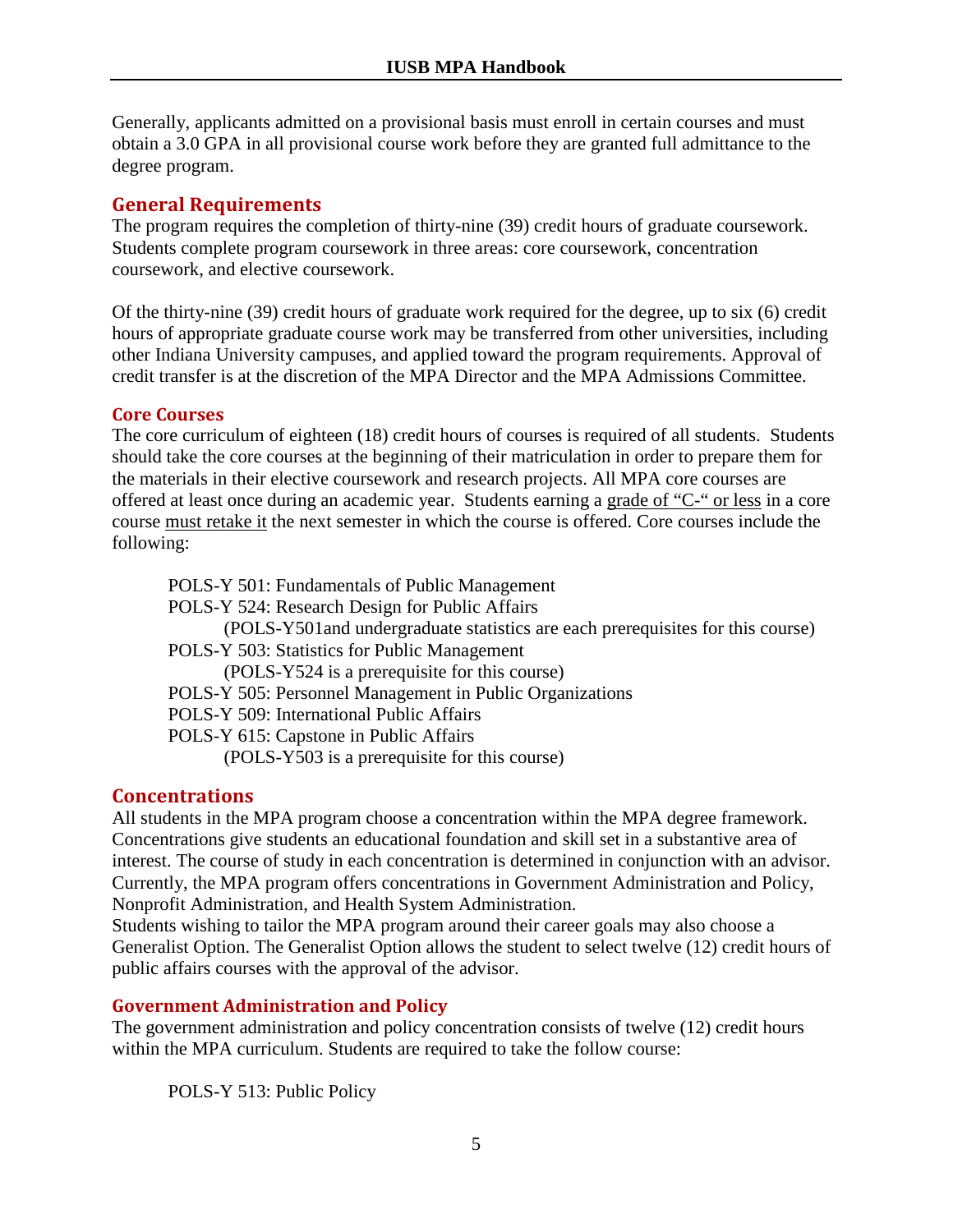Additionally, students must complete nine (9) credit hours from the following list of courses:

POLS-Y 507: Public Law POLS-Y 511: Public Economics POLS-Y 517: Civic Groups and Public Policy POLS-Y 521: Comparative Public Management and Affairs POLS-Y 522: Public Budgeting and Finance POLS-Y 582: Financial Management for Public Affairs POLS-Y 5\*\*: Urban Affairs POLS-Y 5\*\*: Geographic Information Systems POLS-Y 625: Topics in Public Affairs

Other appropriate courses can be taken within the concentration upon approval of the student's advisor and the MPA Director.

### **Non-Profit Administration and Policy**

The non-profit administration and policy concentration consists of twelve (12) credit hours within the MPA curriculum. Students are required to take the follow course:

POLS-Y 515: Nonprofit Management

Additionally, students must complete nine (9) credit hours from the following list of courses:

POLS-Y 507: Public Law POLS-Y 511: Public Economics POLS-Y 517: Civic Groups and Public Policy POLS-Y 519: Resource Development for Nonprofits POLS-Y 582: Financial Management for Public Affairs POLS-Y 5\*\*: Geographic Information Systems POLS-Y 635: Topics in Non-Profit Management

Other appropriate courses can be taken within the concentration upon approval of the student's advisor and the MPA Director.

### **Health Systems Management and Policy**

The health systems management and policy concentration consists of twelve (12) credit hours within the MPA curriculum. Students are required to take the follow course:

POLS-Y 502: Health Care Delivery Issues

Additionally, students must complete nine (9) credit hours from the following list of courses:

POLS-Y 504: Management and Governance of Health Services Organizations. POLS-Y 514: Political Economy of Health Care POLS-Y 516: Legal Aspects of Health Care Delivery POLS-Y 582: Financial Management for Public Affairs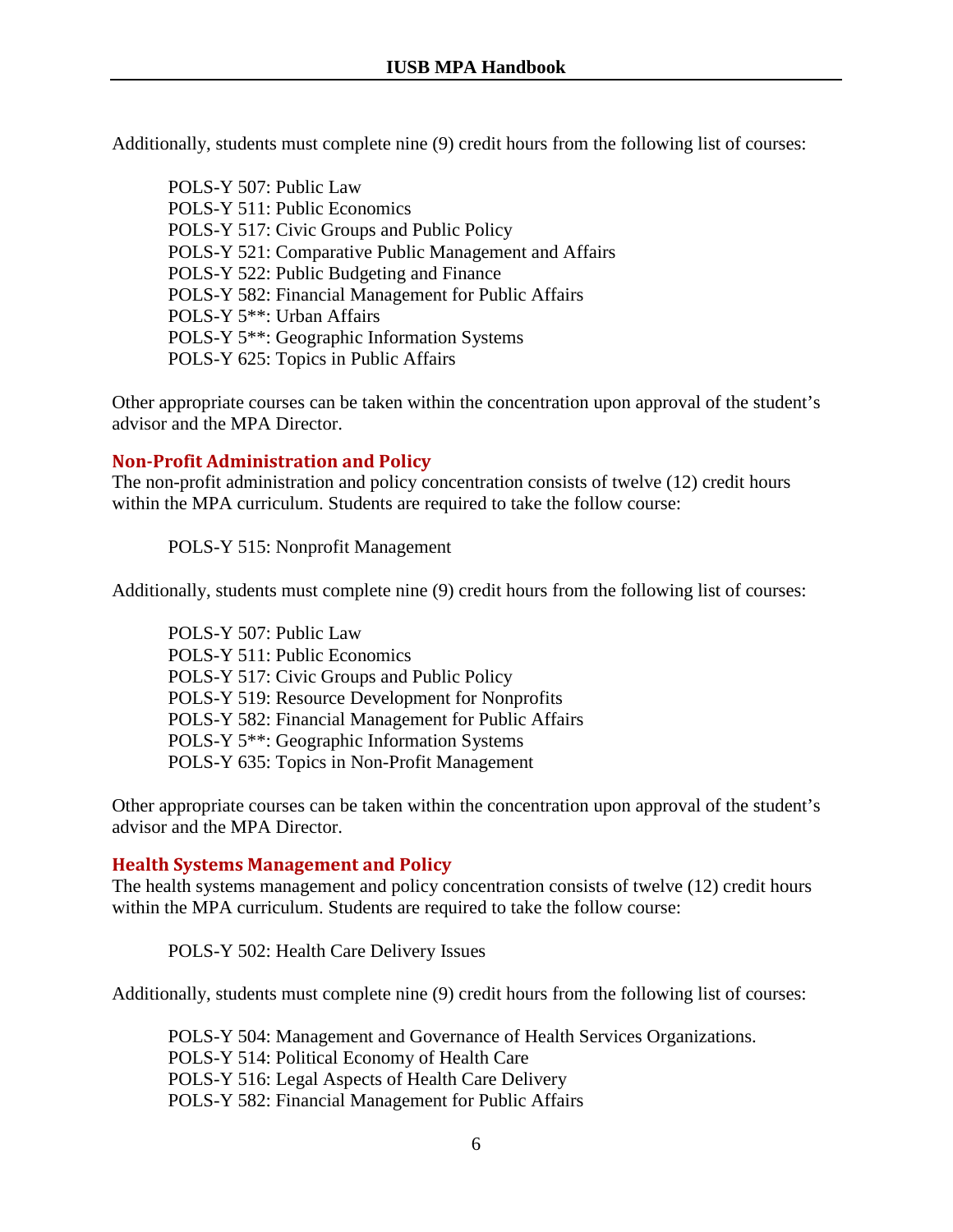POLS-Y 5\*\*: Geographic Information Systems POLS-Y 6\*\*: Topics in Healthcare Management

Other appropriate courses can be taken within the concentration upon approval of the student's advisor and the MPA Director.

### <span id="page-7-0"></span>**Electives**

Each student is required to take an additional nine (9) credit hours from the other graduate course offerings within the MPA program to complete the thirty-nine (39) credit hour requirement. In order to maximize the flexibility of the program to meet the career needs of students, the MPA program may accept courses from other departments. Students should investigate courses that interest them and fit their schedules and then consult their assigned advisor or the MPA Director if they have questions about such courses. Students should seek approval prior to taking outside courses to be counted towards completion of the MPA degree.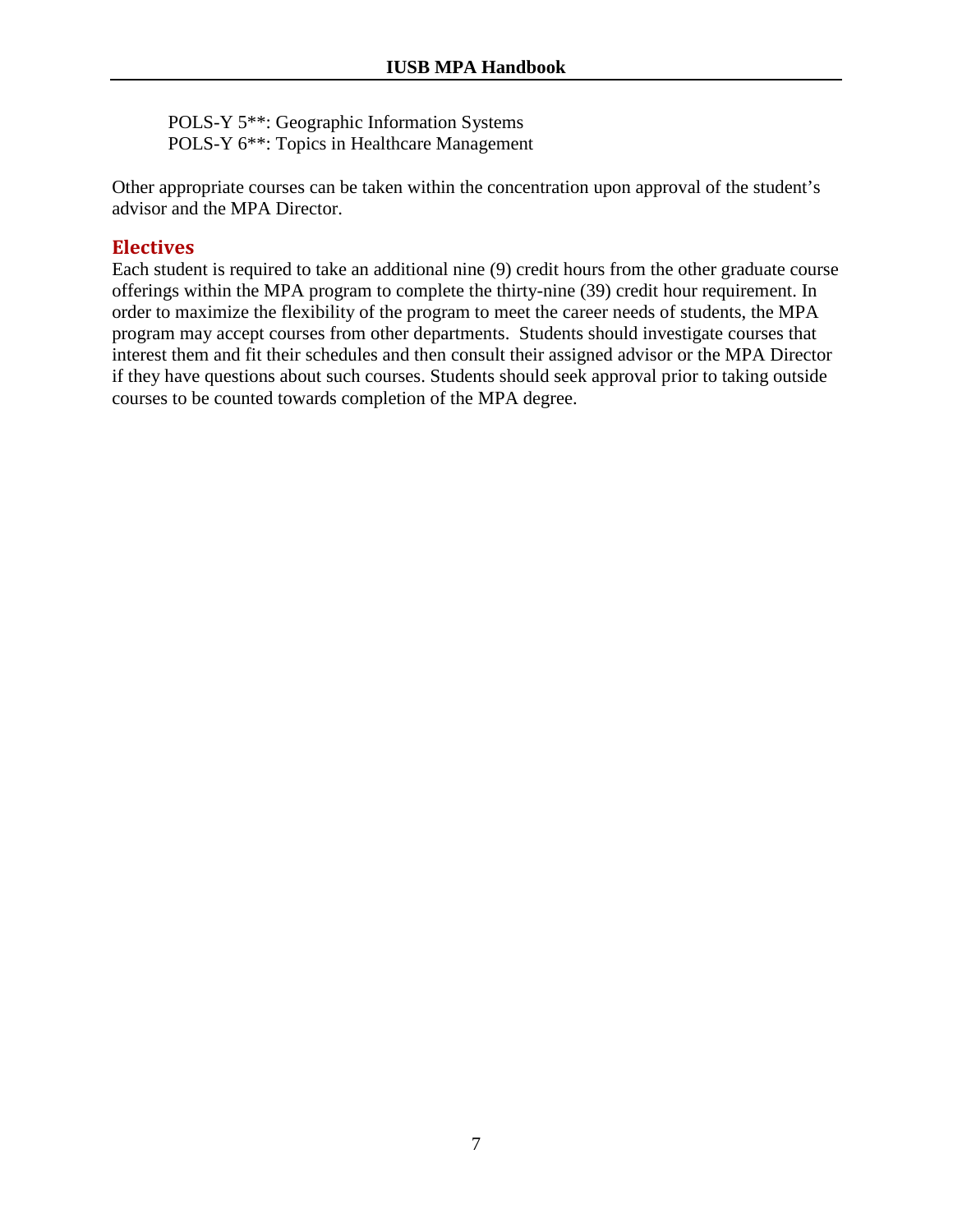# **Graduate Certificate Programs**

<span id="page-8-0"></span>The Department of Political Science offers a graduate certificate in Public Affairs with concentrations in public management, nonprofit management, or health systems management. The Public Affairs graduate certificate is a fifteen (15) credit hour program designed for individuals who want a short course in management, as in the following examples:

- Those in public and community or health care organizations or agencies who wish to supplement their primary fields of professional or technical expertise.
- People who are changing from professional or technical roles to managerial roles in their organizations.
- Career employees or public and community agencies or health care organizations who are interested in studying public or health care management.

To apply to a certificate program, applicants must meet the same eligibility requirements as applicants seeking admission to the MPA degree program. Applicants must also follow the same application procedures as those for the MPA program. The rules for maintaining good academic standing in the MPA program also apply to the certificate program.

### **Public Management Certificate**

To complete the public management certificate, students are required to take the following courses:

POLS-Y 501: Fundamentals of Public Management POLS-Y 505: Personnel Management in Public Organizations POLS-Y 582: Financial Management for Public Affairs Two additional political science graduate courses

# **Nonprofit Management Certificate**

To complete the nonprofit management certificate, students are required to take the following courses:

POLS-Y 505: Personnel Management in Public Organizations POLS-Y 515: Nonprofit Management POLS-Y 582: Financial Management for Public Affairs Two additional political science graduate courses

### **Health Systems Management Certificate**

To complete the health systems management certificate, students are required to take the following courses:

POLS-Y 502: Health Care Delivery Policy Issues POLS-Y 504: Management Governance of Health Services Organizations POLS-Y 582: Financial Management for Public Affairs Select two additional courses with advisor approval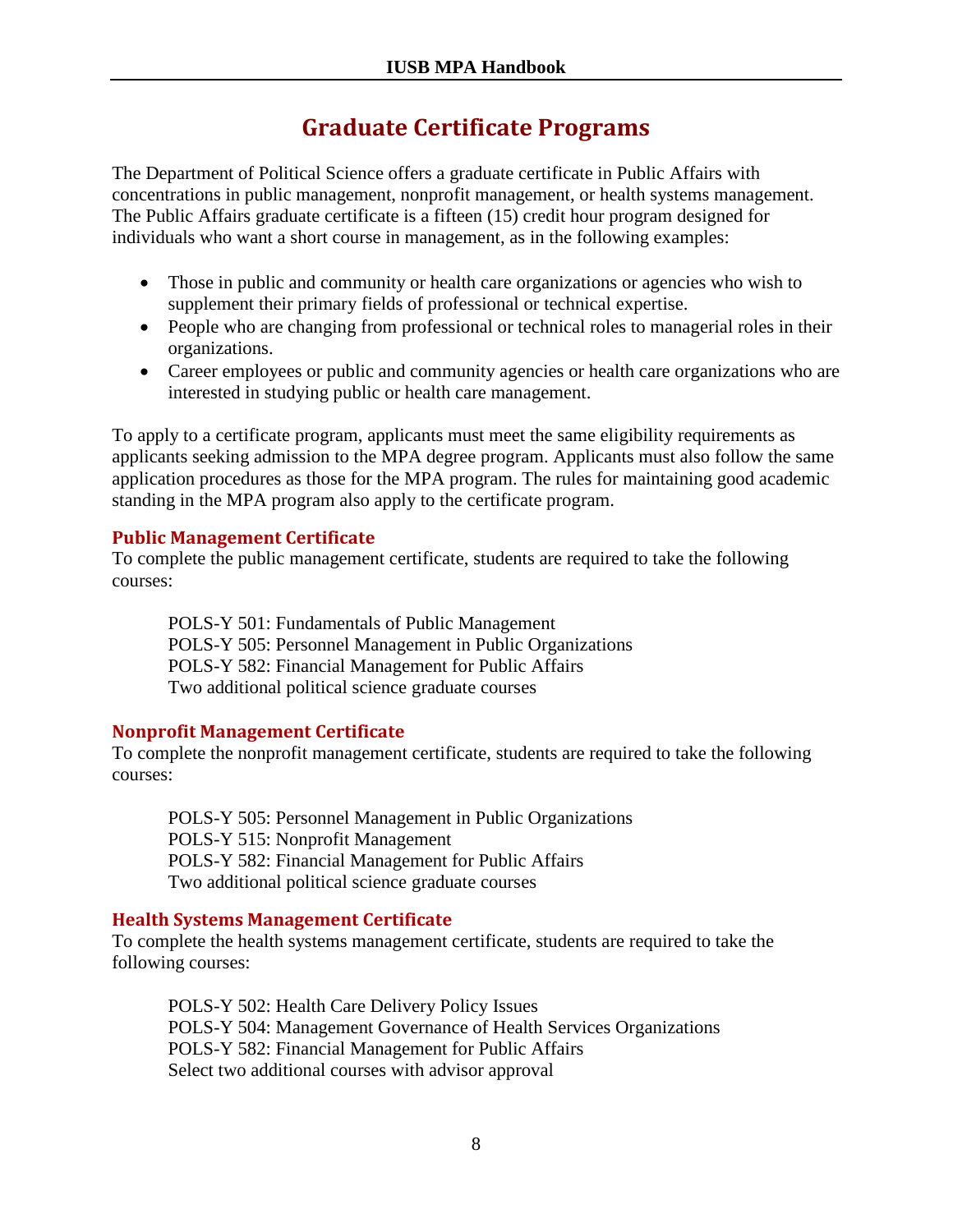# **Directed Readings**

<span id="page-9-0"></span>Students may undertake individual study through Directed Readings (POLS-Y594). Such studies are not intended to substitute for scheduled courses, but rather supplement areas of interest or study that the student would like to expound upon. Prior to registration, interested students must approach the professor they would like to work with to oversee the readings project. When approaching a professor, students should have a proposal for what they would like to study and accomplish. Students are limited to three (3) credit hours of directed readings credit. Proposal forms are available from the MPA Director or any MPA professor.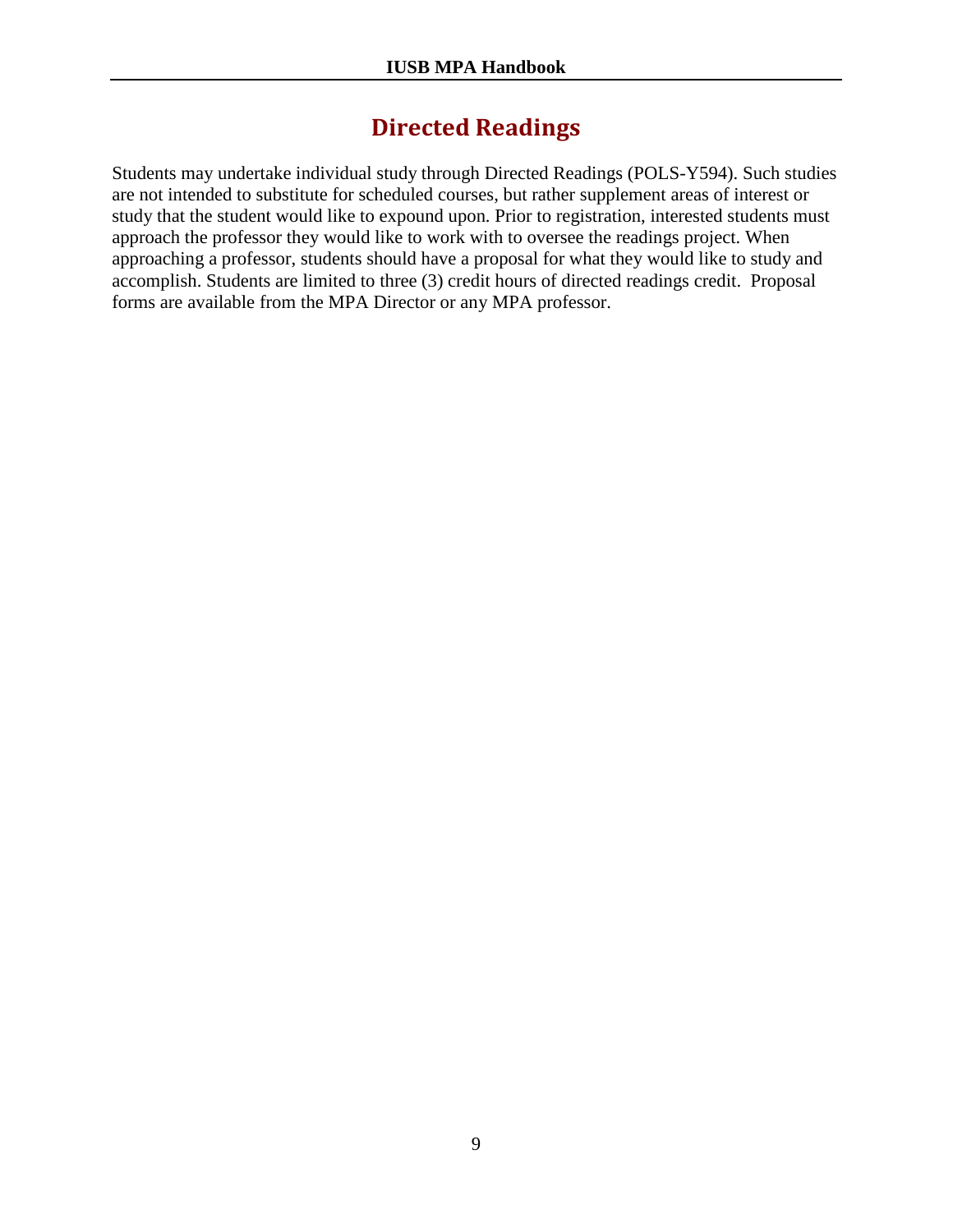# **Internships**

<span id="page-10-0"></span>Although not required for graduation, an internship is highly recommended for MPA students with little or no professional experience in their desired career. Internships provide students with an applied exposure to the works of a government or nonprofit organization. Opportunities for internships are frequently posted on the program's webpage [\(www.mpa.iusb.edu\)](http://www.mpa.iusb.edu/)and the program's LinkedIn group page [\(http://www.linkedin.com/groups/IUSB-MPA-Student-Alumni-](http://www.linkedin.com/groups/IUSB-MPA-Student-Alumni-Group-4970260/)[Group-4970260/\)](http://www.linkedin.com/groups/IUSB-MPA-Student-Alumni-Group-4970260/). Up to three (3) credit hours of practicum/internship credit may be awarded to a student engaged in an off-campus internship or professional work experience. Students generally arrange their own internships/practica and work with an advisor to determine the academic requirements for obtaining credit prior to beginning the experience. Course credit can only be accumulated for internships completed while enrolled in the MPA program. Internships/practica must be approved by a faculty advisor and the MPA Director.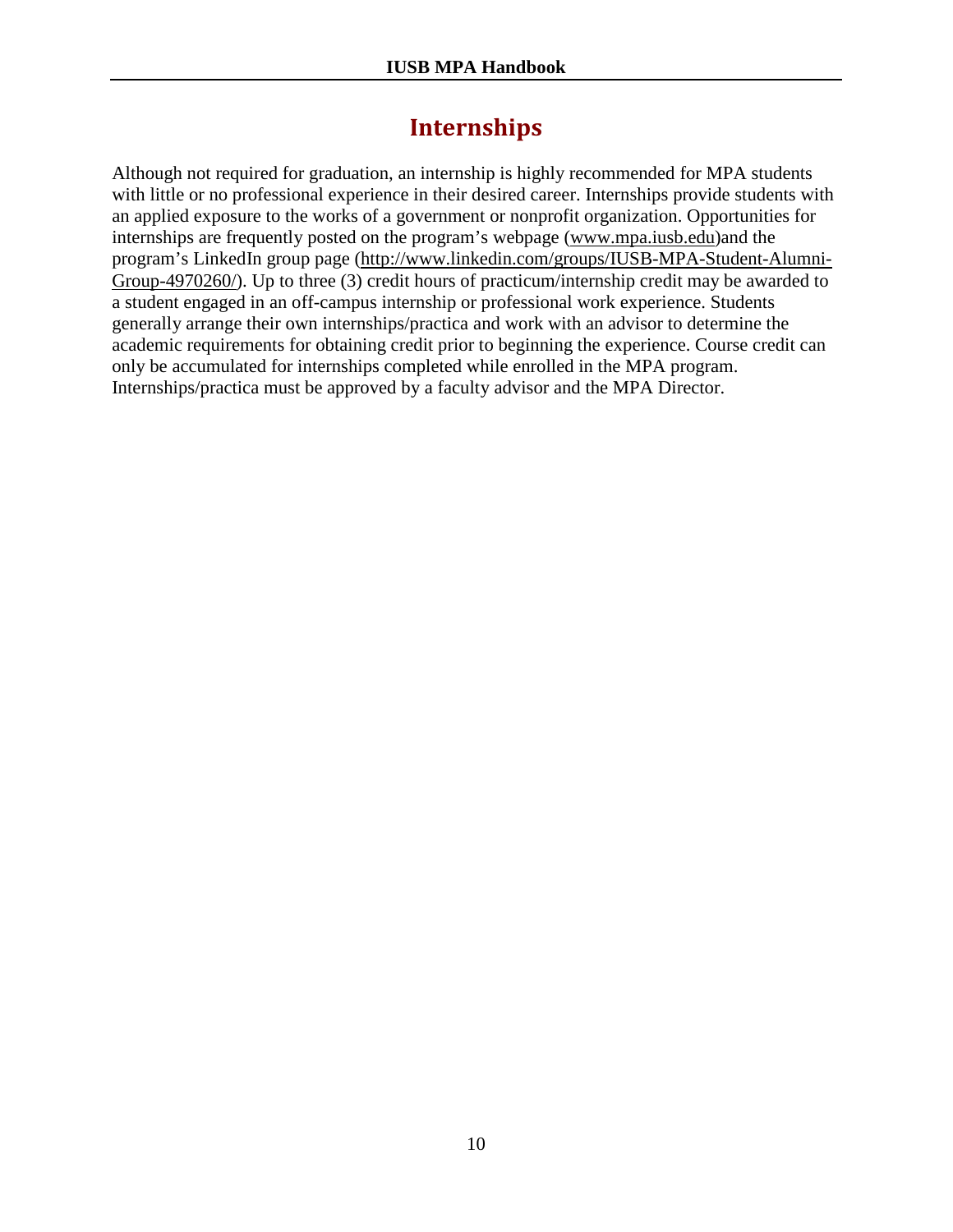# **Midcareer Credit**

<span id="page-11-0"></span>Individuals applying to the MPA program may be eligible to receive up to six (6) credit hours for relevant work experience in a professional setting. Experience in managerial or in program or policy development with a public, quasi-public, or private agency can be petitioned for graduate credit towards the degree. It is rare for students to receive six (6) credits unless they were in a significant leadership position in an organization, such as director.

It is strongly recommended that individuals wishing to pursue this option contact the MPA Director for consultation.

# **Review Process**

All applications for the mid-career credit options are reviewed and evaluated by the Admissions Committee to the MPA program. Time served in a managerial position does not automatically qualify itself for mid-career credit. Decisions on the granting of mid-career credits are at the discretion of the MPA Graduate Admissions Committee.

If the application of mid-career credit is granted, the MPA Graduate Admissions Committee will determine how many credits will be awarded. Credits awarded are normally applied to the elective credits in the MPA program. If successful applicants for mid-career credits wish to apply the credits to specific courses, they must consult with the MPA Director before they begin their graduate program.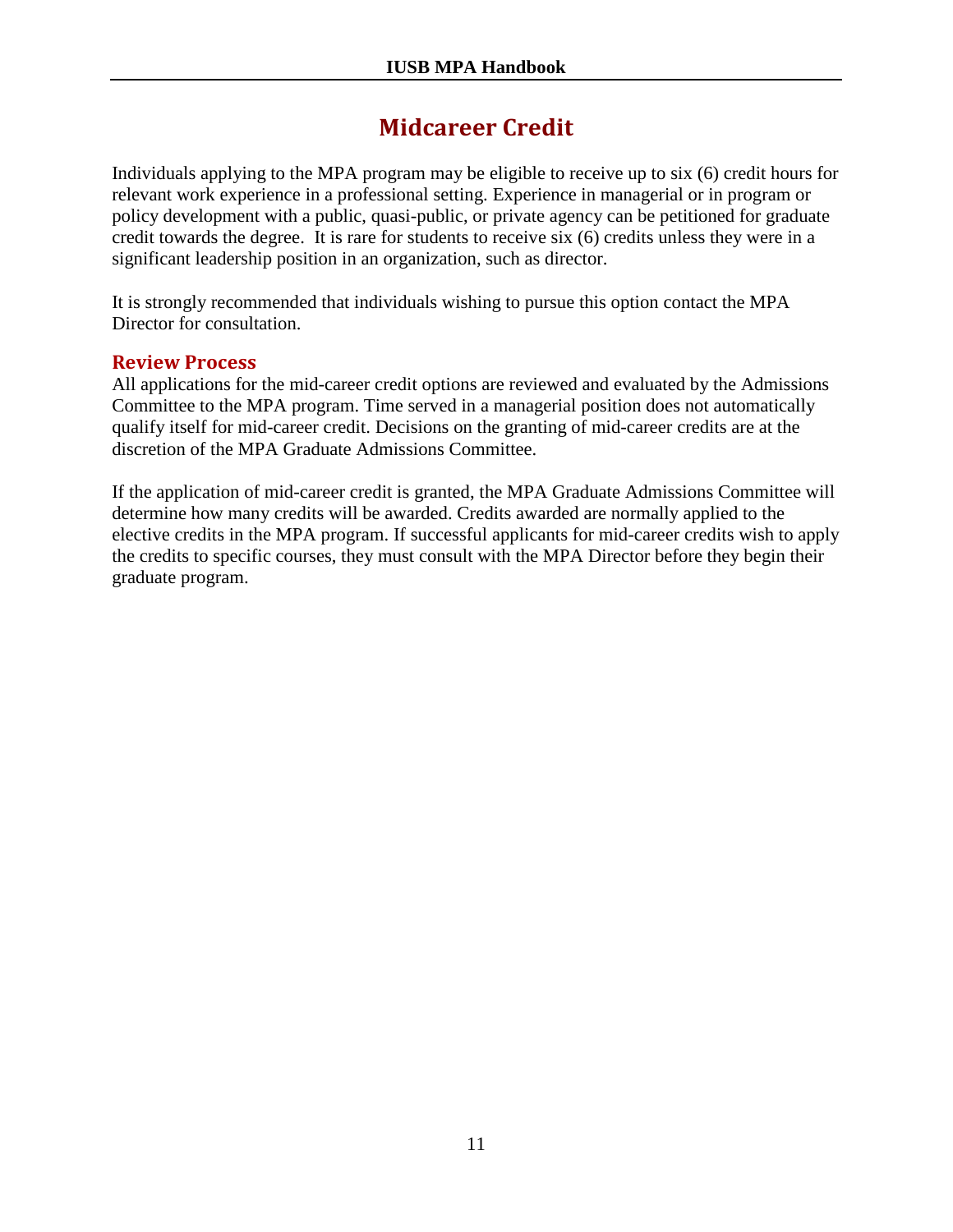# **Career Services**

<span id="page-12-0"></span>Some students seek their MPA degree as a means of advancing a current career; however, many others pursue the degree as a tool for changing their career paths. A resource provided to all MPA students and alumni is the Career Services Office. The mission of the Career Services Office is to support students and alumni in their career development. This is accomplished by offering a number of services and activities to students and alumni, including resume and cover letter workshops, interview preparation sessions, and the development of job search strategies. The office also assists in locating internships and full-time employment using a number of available resources, including a comprehensive [career database.](https://iusb-csm.symplicity.com/) The Career Services Office regularly hosts employment recruitment opportunities where employers interested in hiring individuals with the skill set acquired during the MPA are invited.

For more information about these opportunities or additional questions, please contact the Career Services Office at:

Career Services Office Administration Building 116 1700 Mishawaka Avenue Post Office Box 7111 South Bend, IN 46634-7111

Phone: (574) 520-4425 Fax: (574) 520-5561 E-Mail[:sbcareer@iusb.edu](mailto:sbcareer@iusb.edu) Website:<https://www.iusb.edu/career-services/index.php>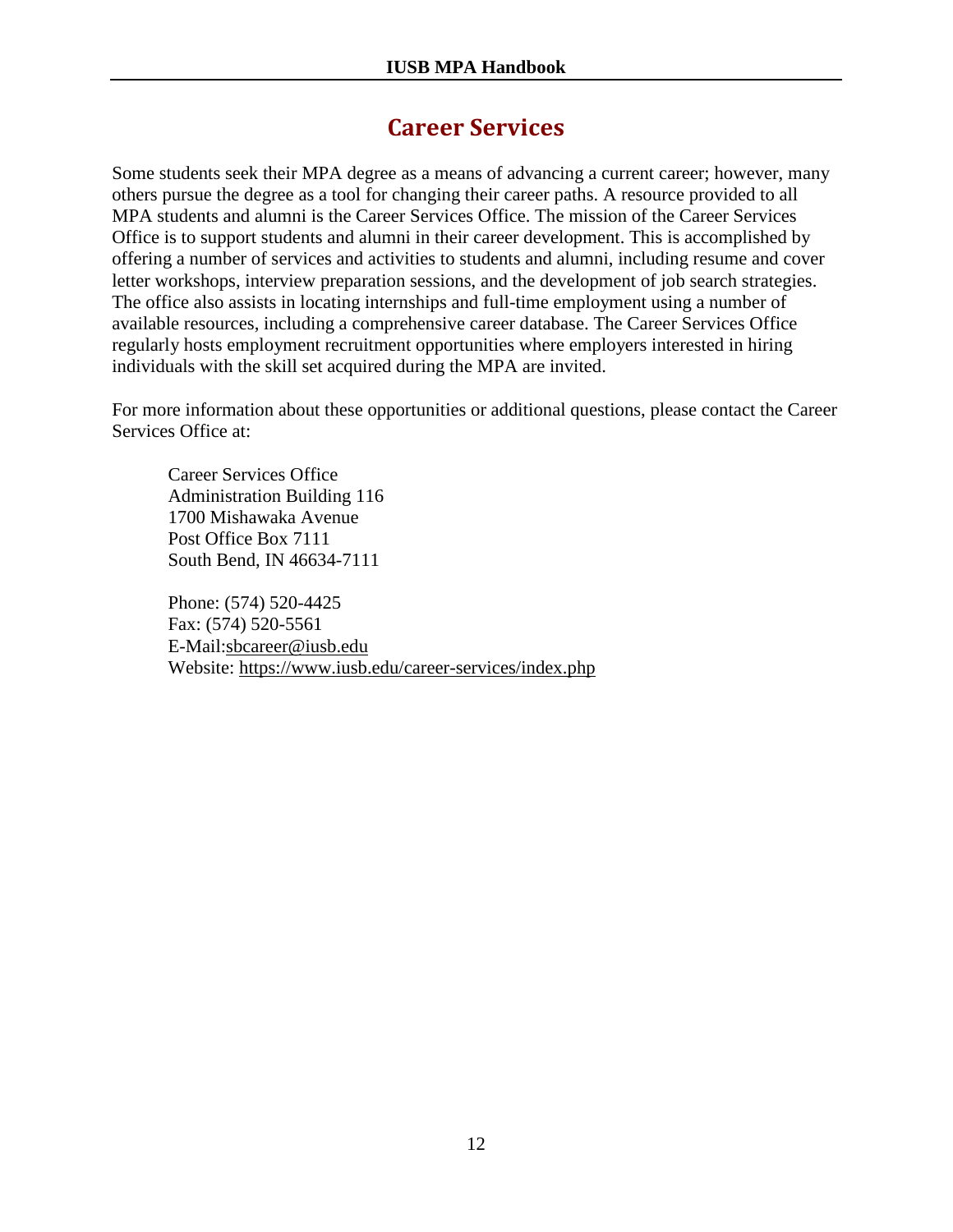# **Academic Integrity**

<span id="page-13-0"></span>The Indiana University Code of Student Rights, Responsibilities, and Conduct contain the rules and regulations by which Indiana University students must abide. This book includes information on student rights and responsibilities, complaint procedures, misconduct, disciplinary procedures, and due process. The Code is available at: <http://www.iu.edu/~code/>

According to the Code, the following conduct is prohibited as violating those standards:

1. Cheating

Cheating is considered to be an attempt to use or provide unauthorized assistance, materials, information, or study aids in any form and in any academic exercise or environment.

- a. A student must not use external assistance on any "in-class" or "take-home" examination, unless the instructor specifically has authorized external assistance. This prohibition includes, but is not limited to, the use of tutors, books, notes, calculators, computers, and wireless communication devices.
- b. A student must not use another person as a substitute in the taking of an examination or quiz, nor allow other persons to conduct research or to prepare work, without advanced authorization from the instructor to whom the work is being submitted.
- c. A student must not use materials from a commercial term paper company, files of papers prepared by other persons, or submit documents found on the Internet.
- d. A student must not collaborate with other persons on a particular project and submit a copy of a written report that is represented explicitly or implicitly as the student's individual work.
- e. A student must not use any unauthorized assistance in a laboratory, at a computer terminal, or on fieldwork.
- f. A student must not steal examinations or other course materials, including but not limited to, physical copies and photographic or electronic images.
- g. A student must not submit substantial portions of the same academic work for credit or honors more than once without permission of the instructor or program to whom he work is being submitted.
- h. A student must not, without authorization, alter a grade or score in any way, nor alter answers on a returned exam or assignment for credit.
- 2. Fabrication

A student must not falsify or invent any information or data in an academic exercise including, but not limited to, records or reports, laboratory results, and citation to the sources of information.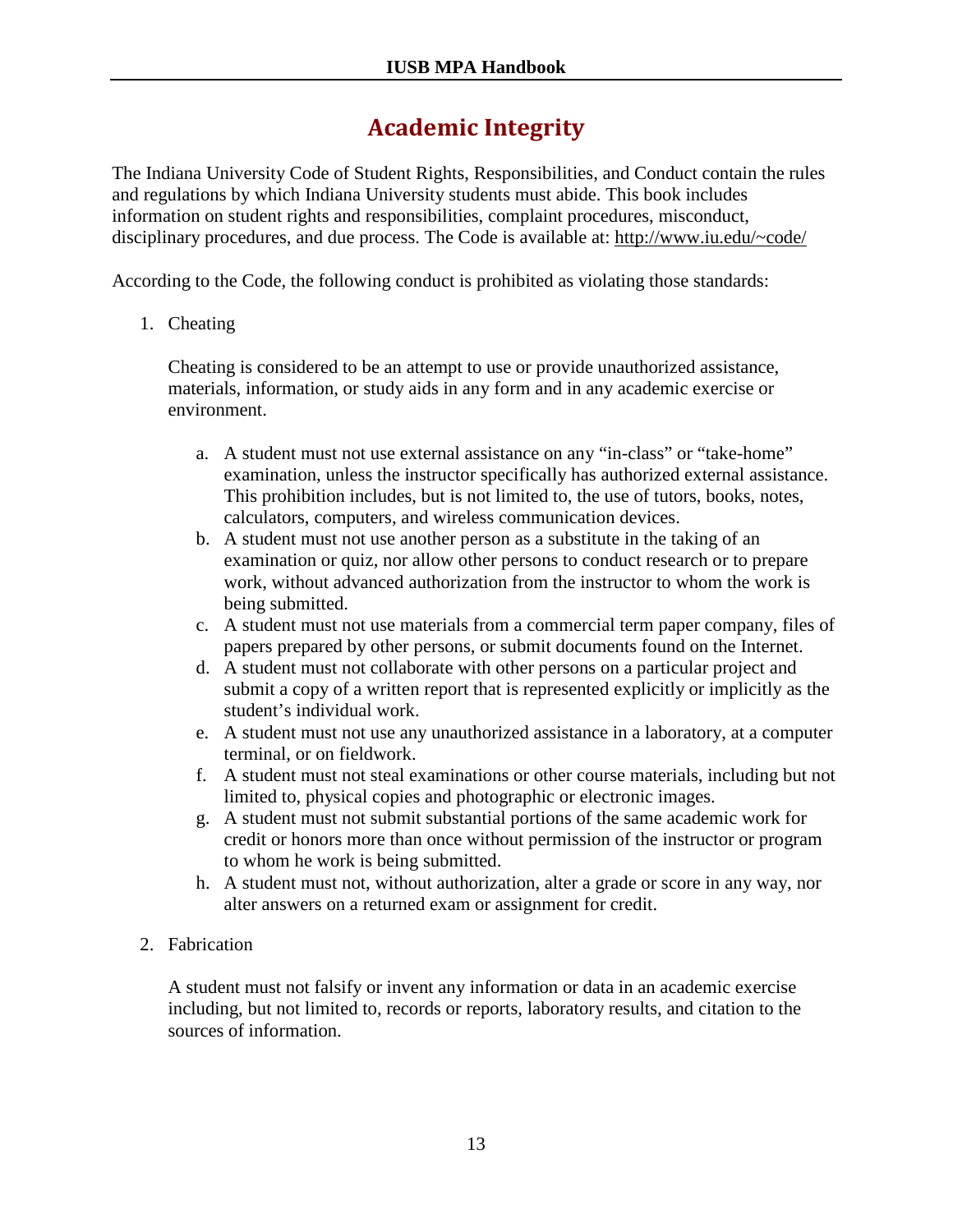### 3. Plagiarism

Plagiarism is defined as presenting someone else's work, including the work of other students, as one's own. Any ideas or materials taken from another source for either written or oral use must be fully acknowledged, unless the information is common knowledge. What is considered "common knowledge" may differ from course to course.

- a. A student must not adopt or reproduce ideas, opinions, theories, formulas, graphics, or pictures of another person without acknowledgment.
- b. A student must give credit to the originality of others and acknowledge indebtedness whenever:
	- 1. directly quoting another person's actual words, whether oral or written;
	- 2. using another person's ideas, opinions, or theories;
	- 3. paraphrasing the words, ideas, opinions, or theories of others, whether oral or written;
	- 4. borrowing facts, statistics, or illustrative material; or
	- 5. offering materials assembled or collected by others in the form of projects or collections without acknowledgment
- 4. Interference

A student must not steal, change, destroy, or impede another student's work, nor should the student unjustly attempt, through a bribe, a promise of favors or threats, to affect any student's grade or the evaluation of academic performance. Impeding another student's work includes, but is not limited to, the theft, defacement, or mutilation of resources so as to deprive others of the information they contain.

5. Violation of Course Rules

A student must not violate course rules established by a department, the course syllabus, verbal or written instructions, or the course materials that are rationally related to the content of the course or to the enhancement of the learning process in the course.

6. Facilitating Academic Dishonesty

A student must not intentionally or knowingly help or attempt to help another student to commit an act of academic misconduct, nor allow another student to use his or her work or resources to commit an act of misconduct.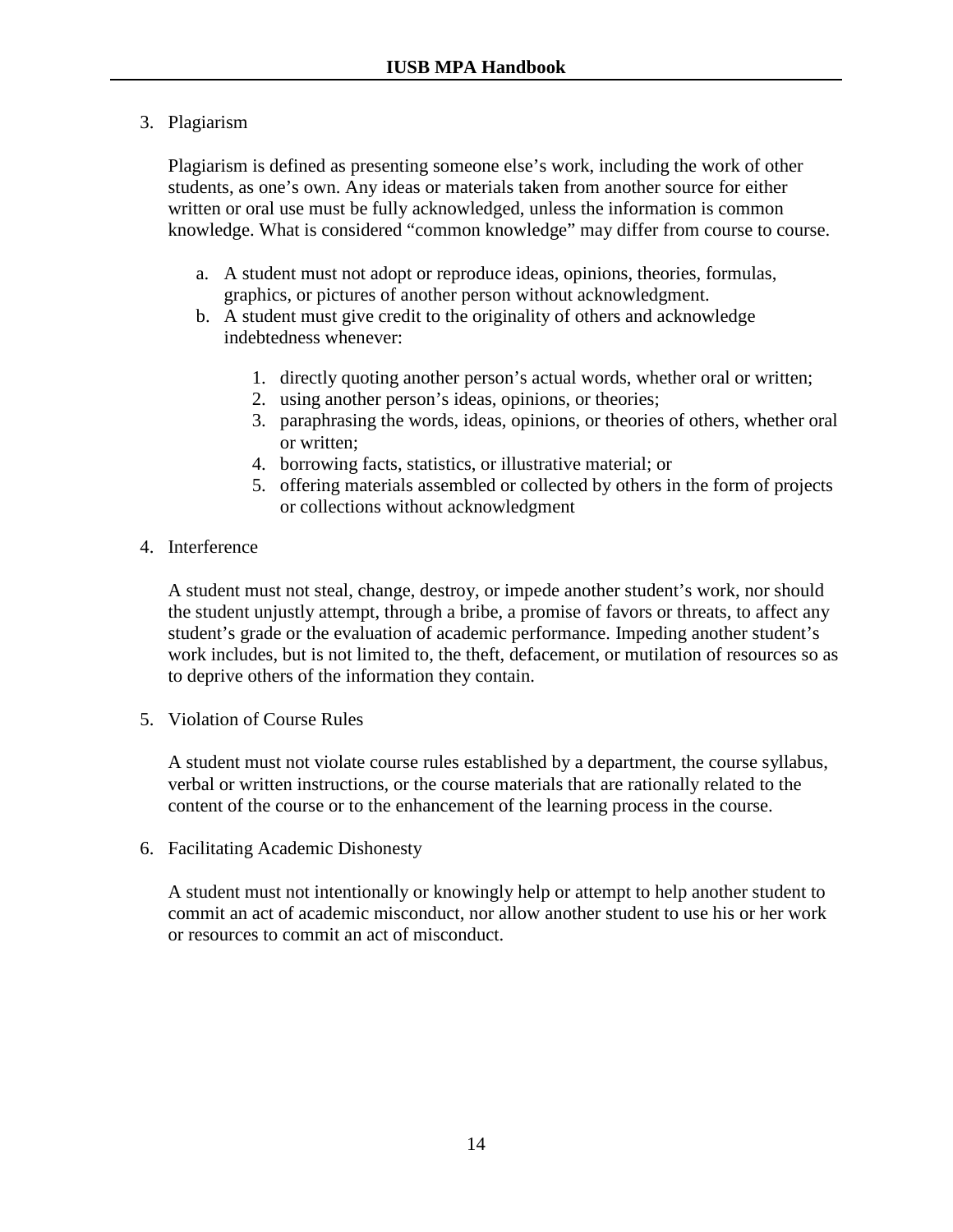# **Program Administration**

# <span id="page-15-1"></span><span id="page-15-0"></span>**Admissions**

Applicants who satisfy published admissions criteria may be considered to be fully admitted to the MPA program. After a review of applications, the Department of Political Science issues a letter with the formal decision of all admission decisions.

A provision or conditional admission into the program may be offered to applicants at the discretion of the MPA Director in consultation with the MPA admissions committee. This provisional status is removed upon fulfillment of stipulated conditions, such as taking more preparatory undergraduate courses. Generally, applicants admitted on a provisional basis must enroll in certain courses and must obtain a 3.0 GPA in all preliminary course work before they are granted full admittance to the degree program.

# <span id="page-15-2"></span>**Advisor**

Upon entering the MPA program, students must choose a faculty advisor. The faculty advisor's primary responsibility is to assist students in developing a plan of study for their path through the program. Students work with their advisors to select courses in key areas of interest to fulfill their concentration requirements. A student may choose any full time MPA faculty member as an advisor. Students are also free to contact any MPA faculty member, regardless of whether that faculty member is the student's advisor, or the MPA Director with substantive questions about their studies. All students should consult with a faculty advisor or the Director at least one a year.

# <span id="page-15-3"></span>**Course Loads**

In the MPA program a full course load is considered to be nine (9) credits hours per semester. The program is designed to be completed in a two-year period of full time enrollment. The two year plan requires full time enrollment during Fall and Spring semesters and enrollment in a three (3) credit hour course during the Summer between the first and second year. However, students that maintain employment during the program should consult with their faculty advisor before attempting a full course load. It is common for students to enroll as a part time student, attempting only one or two courses during a semester.

Students should use the following as a guide in planning their course schedule and when registering: if working full time, one or two courses is appropriate; if working 20 to 30 hours per week, two or three courses; and if working less than one-half time, three courses. Students should consult with their advisor concerning the number of courses to take each semester.

It should also be noted that a student must take at least four (4) credit hours to be eligible for financial aid.

# <span id="page-15-4"></span>**Dropping Courses and Withdrawal**

Throughout the pursuit of a degree, situations may arise where students may need to drop or withdrawal from a course. During the first week of classes, individual courses may be added or dropped. Courses dropped during the first week will not appear on a student's academic transcript.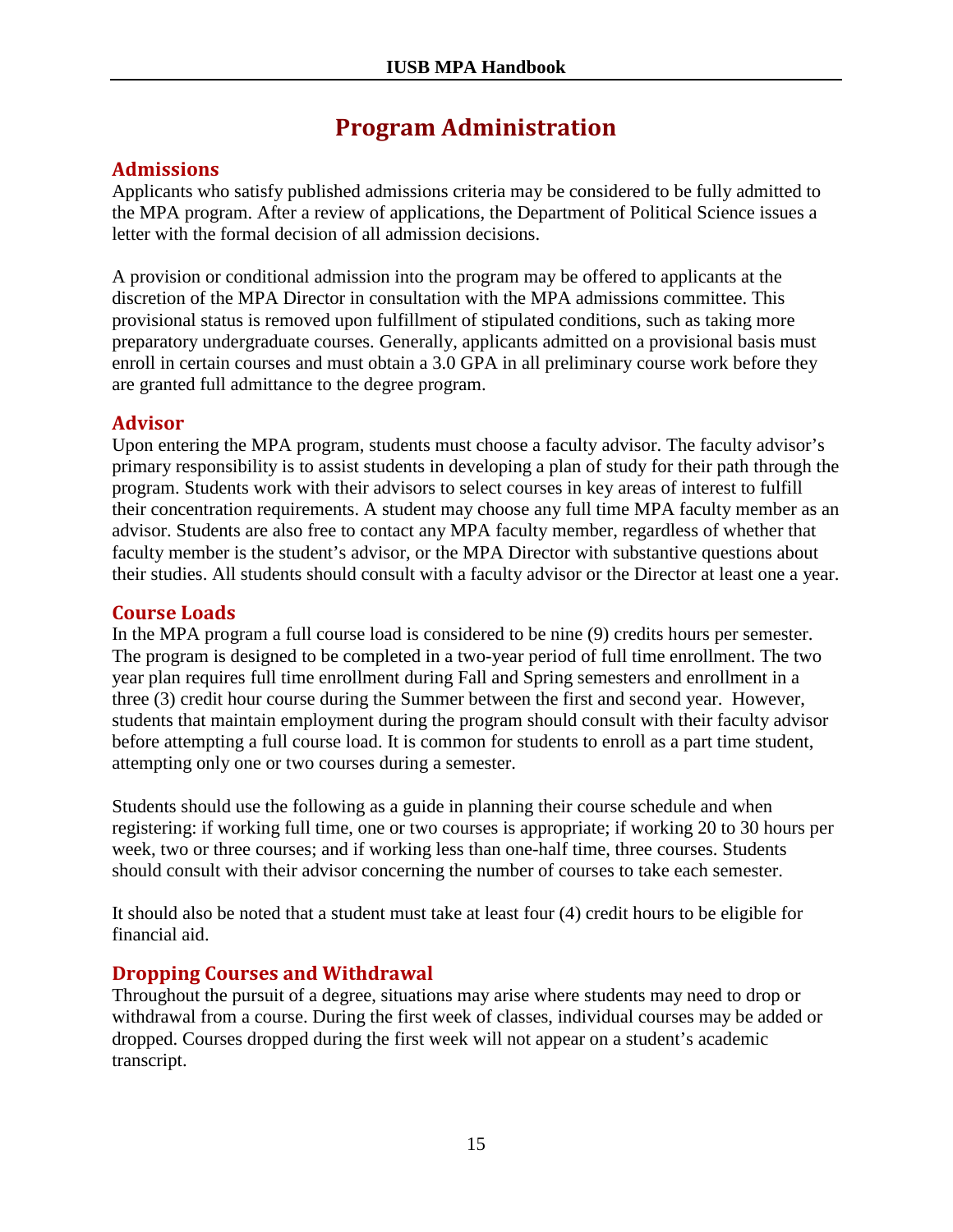Students may continue to drop from courses through the tenth week of a semester using eDrop through OnCourse. Any course that is dropped after the first week but before the tenth will receive an automatic "W" (Withdrawal) on their transcript.

After the tenth week eDrop is not available and drop forms should be obtained from the student's advisor or office of the Registrar. The signatures of the student's faculty advisor, the Dean, and the course instructor are required. Completed forms must be submitted for processing at the Office of the Registrar by the deadline indicated on each semester's calendar. After the tenth week the student may receive a "W" (Withdrawal) or "F" (Fail) at the discretion of the instructor. No withdrawals will be processed after the last day of classes. Students who choose to complete paper drop forms must submit them at the Office of the Registrar by 5 p.m. on or before each deadline date. Depending on how far into the semester the schedule adjustment is requested, a late schedule adjustment fee may be charged.

If a course is dropped, tuition and fees will be refunded on a percentage basis according to the university's refund schedule. Students receiving financial aid should contact the Office of Financial Aid before making a schedule adjustment to determine how the change will affect eligibility and payment. For additional information on dropping courses, contact the Office of Registrar [\(https://www.iusb.edu/registrar/index.php\)](https://www.iusb.edu/registrar/index.php).

# <span id="page-16-0"></span>**Transfer Credit**

Up to six (6) credit hours of appropriate graduate course work may be transferred from other regionally accredited universities and applied toward the MPA degree. Approval of credit transfer is at the discretion of the MPA Director and the MPA Graduate Admissions Committee. Applicants seeking to apply transfer credits to the MPA program should contact the MPA Director.

Students may transfer from another regionally accredited university a maximum of six (6)credit hours under the following conditions:

a) The credit is fully acceptable to the transferring institution in satisfaction of its own advanced degree requirements;

b) The credit is applicable to the student's program of study for an advanced degree at Indiana University South Bend;

c) The student received a grade of "B" or better for the credit;

d) The student received the credit within six (6) years prior to the transfer;

e) The transfer of credit occurs at the time of admission to the program of study and becomes part of the student's MPA study plan *or* the student receives permission from their faculty advisor and the MPA Director to take a transfer course at another regionally accredited university and it becomes part of the study plan.

# <span id="page-16-1"></span>**Repeated Courses**

A student may repeat a course once in an attempt to receive a higher grade. A total of two courses in the MPA program may be repeated. The grade received from the second attempt of a course is be used in computing a student's GPA, regardless of whether the grade is higher or lower than the original grade.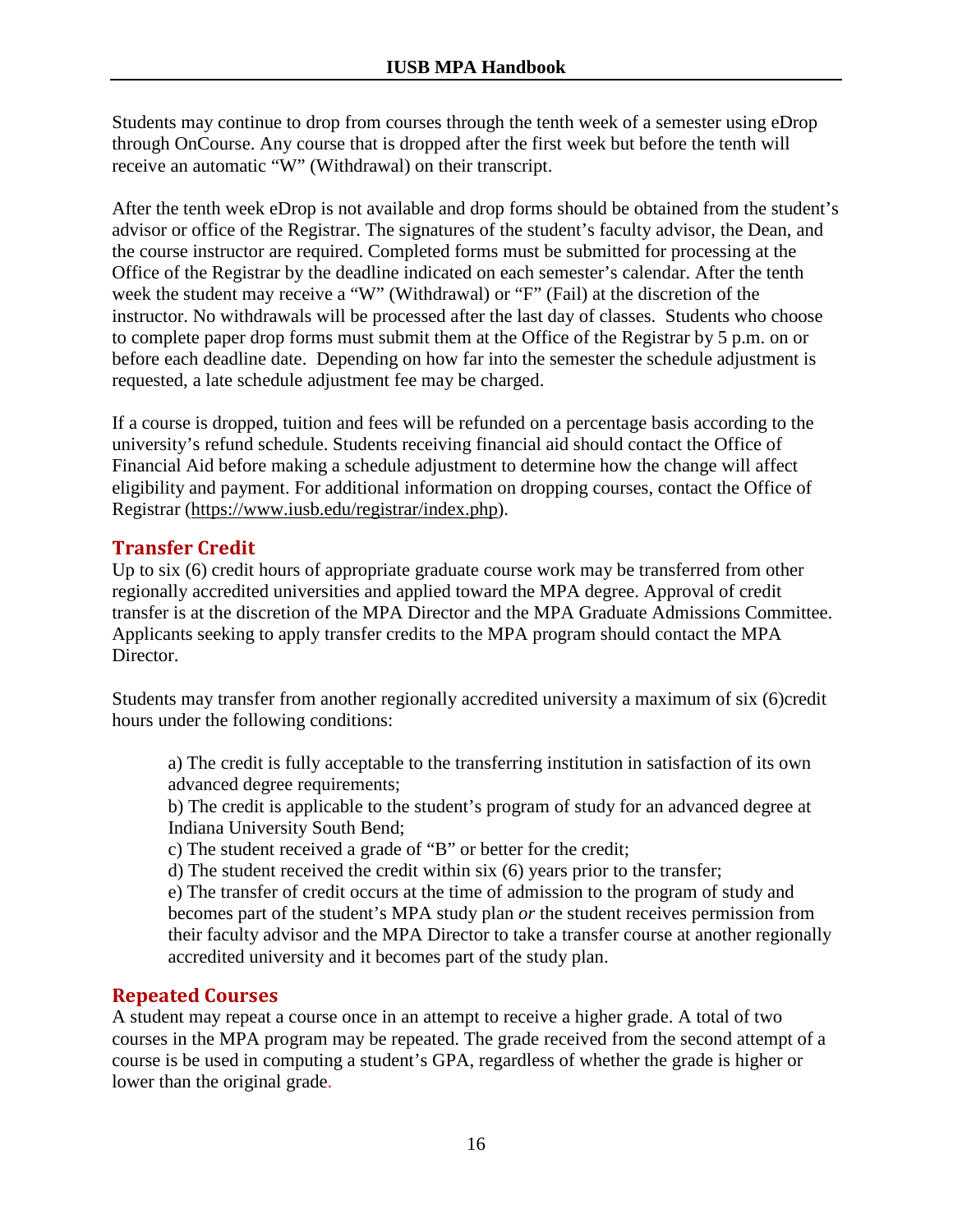# <span id="page-17-0"></span>**Time Limit for Degree Completion**

All course work taken for credit towards the MPA degree, including accepted transfer credit, must be completed within a seven (7) year period. The seven (7) year period begins with enrollment in the first course to be applied towards the degree. A student who does not anticipate finishing within the allotted time must meet with the MPA Director to determine whether out-ofdate courses must be retaken or revalidated.

### <span id="page-17-1"></span>**Graduation**

The process of applying for graduation begins at least one semester before the student intends to graduate. The application deadline for graduation in May or August is October  $1<sup>st</sup>$  of the previous year. The deadline for a December graduation is March 1<sup>st</sup> of the same year. For example, students wanting to graduate in May or August 2015 must apply by October 1, 2014. Alternatively, students wanting to graduate in December 2015 do not need to apply for graduation until March 1, 2015.

Applications for graduation are available from the forms section of the MPA student handbook, MPA Director and from the Department of Political Science office, Wiekamp 2188.

# <span id="page-17-2"></span>**Financial Aid**

Indiana University South Bend offers an array of resources for students seeking financial aid. Students are heavily encouraged to speak with a financial air representative as soon as possible to discuss the options available to them. The Office of Financial Aid may be contact at:

Office of Financial Aid Administration Building 157 1700 Mishawaka Avenue Post Office Box 7111 South Bend, IN 46634-7111

Phone: (574) 520-4357 Toll free: 1-877-462-4872, Extension 4357 Fax: (574) 520-5561 E-Mail[:sbfinaid@iusb.edu](mailto:sbfinaid@iusb.edu) Website:<https://www.iusb.edu/finaid/index.php>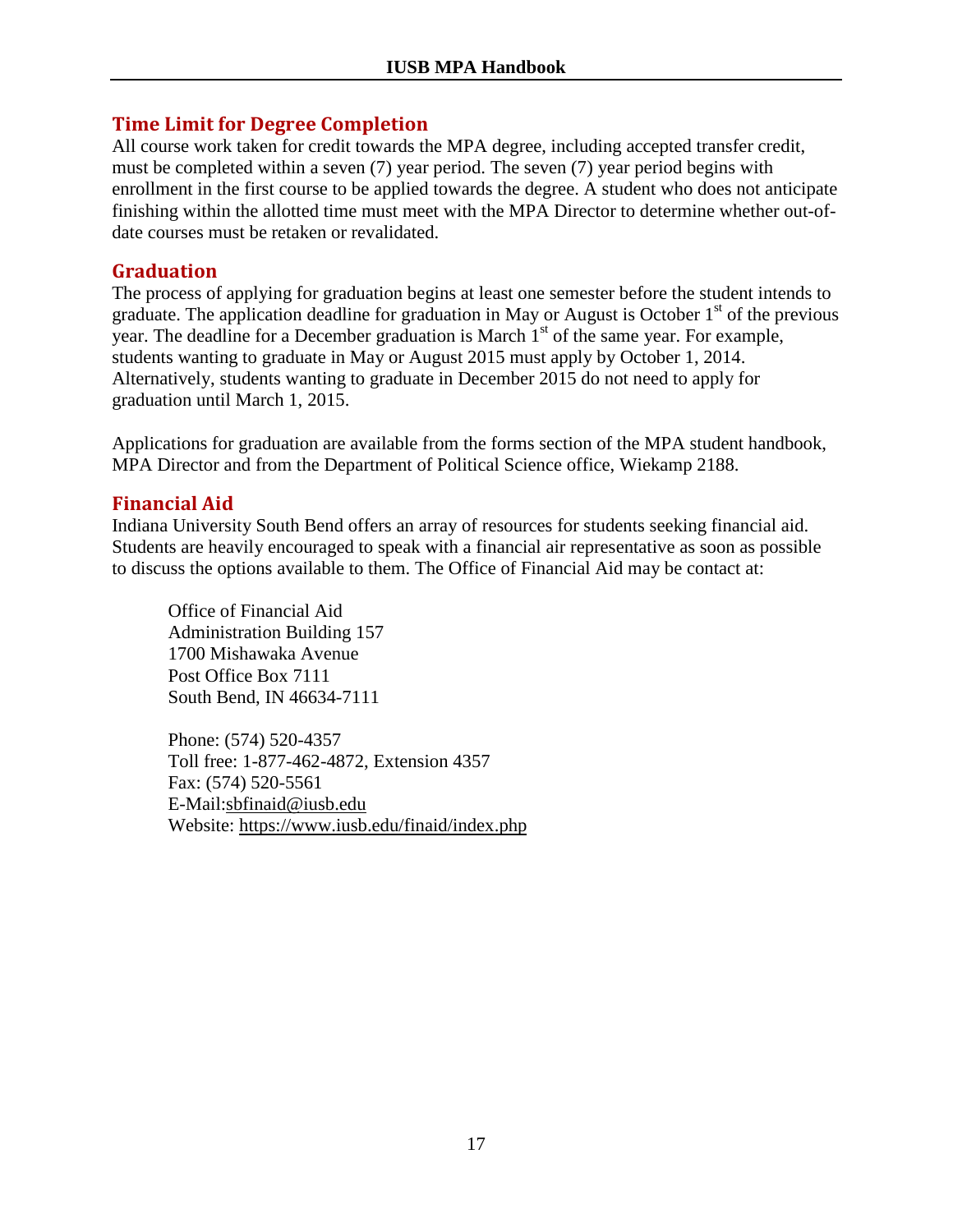# **Organizations**

<span id="page-18-0"></span>The public administration/affairs field is focused on the development of an individual's managerial skills during the pursuit of the MPA degree and throughout their career. To assist in this manner, there are several organizations with which students may choose to get involved.

### <span id="page-18-1"></span>**American Society of Public Administration**

The American Society of Public Administration (ASPA) is the largest, most prominent association for public administrators. As a national association, ASPA provides opportunities for networking, conferences, and a public administration focused career website. Additionally, it promotes professionalism and training through its chapters and sections. ASPA also sponsors regular webinars on topics of interest to public managers. For more information about ASPA, students are encouraged to visit the ASPA website [\(www.aspanet.org\)](http://www.aspanet.org/). Students receive many of the benefits from membership at greatly reduced price while in student status.

### <span id="page-18-2"></span>**MPA Student Association**

The MPA Student Association (MPASA) is a recognized student group on campus and is engaged with the program as an avenue for students to improve their graduate experience through social, community, and career development activities. All students enrolled in the MPA program and all program alumni are automatically members in MPASA. Students wishing to become more engaged in the organization should contact the organization's president [\(MPASASS@iusb.edu\)](mailto:MPASASS@iusb.edu), or visit the MPASA website

[\(https://www.iusb.edu/mpa/Current\\_Students/mpasa.php\)](https://www.iusb.edu/mpa/Current_Students/mpasa.php) for more information.

### <span id="page-18-3"></span>**Pi Alpha Alpha**

Pi Alpha Alpha is the national honor society for the field of public affairs and administration. All memberships are national memberships with local chapter affiliation. Information detailing the organization is available on the NASPAA website [\(http://www.naspaa.org\)](http://www.naspaa.org/) or through the program's webpage [\(https://www.iusb.edu/mpa/Current\\_Students/paa.php\)](https://www.iusb.edu/mpa/Current_Students/paa.php).MPA students are selected for membership based on the following criteria:

1. GPA of at least 3.7;

2. Completion of 20 hours of MPA credits

Students who meet the eligibility qualifications are notified by mail. Students who decide to accept membership pay a one-time membership fee. New members are honored at a special induction ceremony dinner each spring.

### <span id="page-18-4"></span>**Other Professional Organizations**

Other organizations whose membership is beneficial to students during their academic and professional careers include:

- Association for Research on Nonprofit Organizations and Voluntary Action [\(www.arnova.org\)](http://www.arnova.org/)
- Government Finance Officers Association [\(www.gfoa.org\)](http://www.gfoa.org/)
- International City/County Management Association [\(www.icma.org\)](http://www.icma.org/)
- Society for Human Resource Management [\(www.shrm.org\)](http://www.shrm.org/)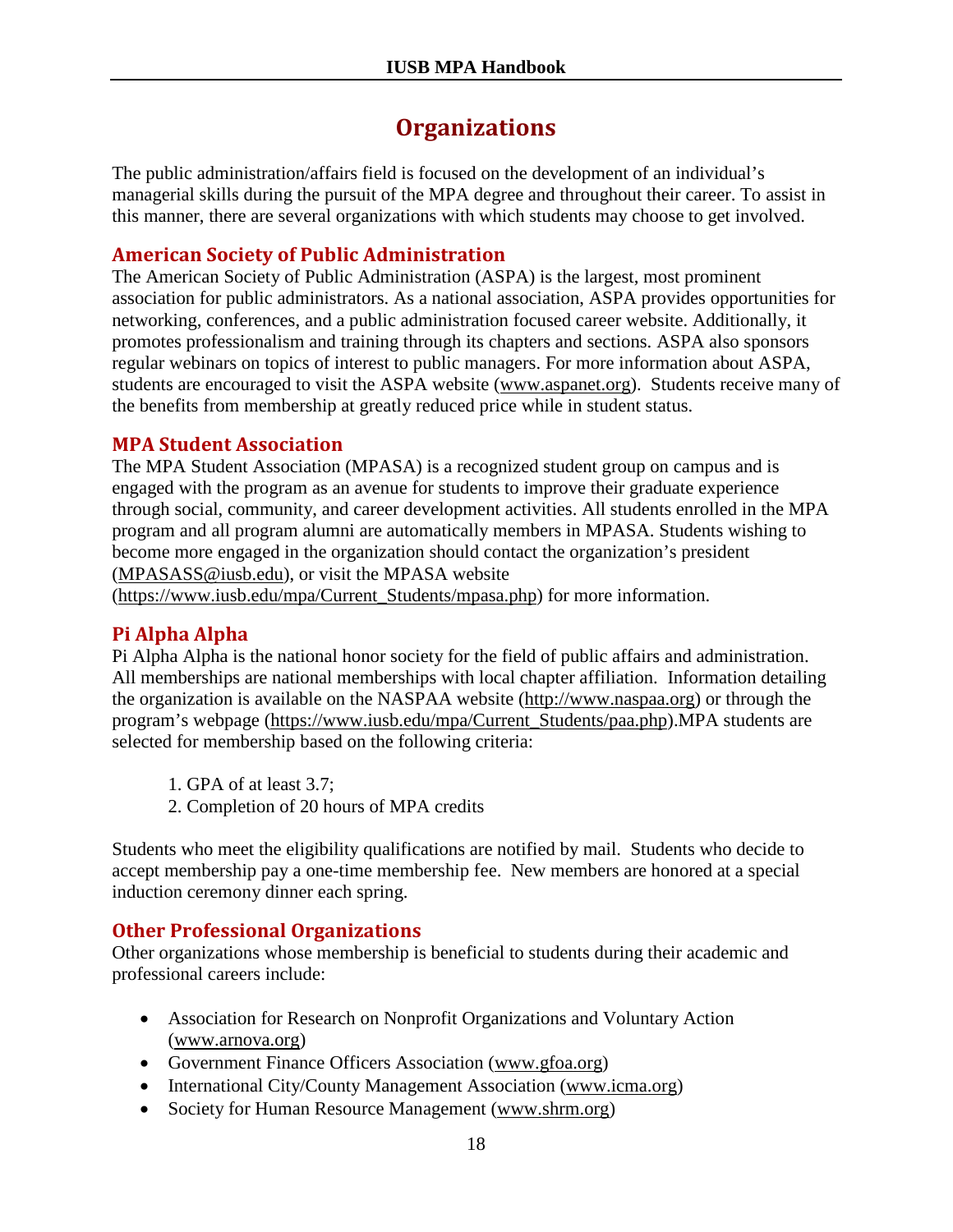# **Forms**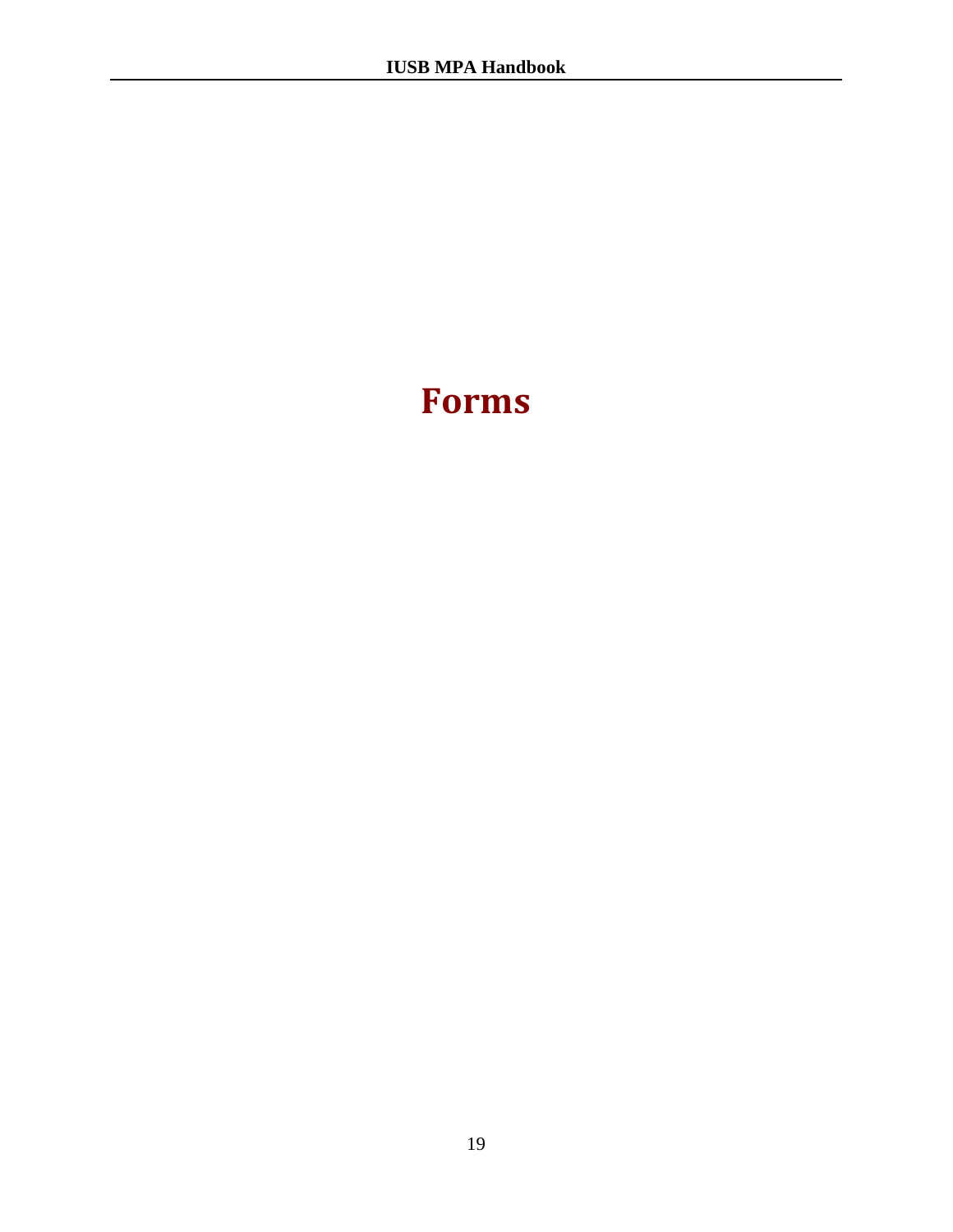# **Checklist for MPA Graduate Students**

<span id="page-20-0"></span>Name\_\_\_\_\_\_\_\_\_\_\_\_\_\_\_\_\_\_\_\_\_\_\_\_\_\_\_\_\_\_\_\_\_\_\_\_\_\_\_\_\_\_\_\_\_\_\_\_\_\_\_\_\_\_\_\_\_\_\_\_\_\_\_\_\_\_\_\_\_\_\_\_\_ Concentration\_\_\_\_\_\_\_\_\_\_\_\_\_\_\_\_\_\_\_\_\_\_\_\_\_\_ S.I.D.\_\_\_\_\_\_\_\_\_\_\_\_\_\_\_\_\_\_\_\_\_\_\_\_\_\_\_\_\_\_\_\_\_\_

| Course # |                                                   | Term | Grade | Professor |  |  |
|----------|---------------------------------------------------|------|-------|-----------|--|--|
|          | <b>MPA Core (18 Credit Hours)</b>                 |      |       |           |  |  |
| Y501     | <b>Fundamentals of Public Management</b>          |      |       |           |  |  |
| Y524     | Research Design for Public Affairs                |      |       |           |  |  |
| Y503     | <b>Statistics for Public Management</b>           |      |       |           |  |  |
| Y505     | Personnel Management in Public Organizations      |      |       |           |  |  |
| Y509     | <b>International Public Affairs</b>               |      |       |           |  |  |
| Y615     | Capstone in Public Affairs                        |      |       |           |  |  |
|          | <b>Electives (9 Credit Hours)</b>                 |      |       |           |  |  |
|          |                                                   |      |       |           |  |  |
|          |                                                   |      |       |           |  |  |
|          |                                                   |      |       |           |  |  |
|          | <b>Government Concentration (12 Credit Hours)</b> |      |       |           |  |  |
| Y513     | Public Policy*                                    |      |       |           |  |  |
| Y507     | Public Law                                        |      |       |           |  |  |
| Y511     | <b>Public Economics</b>                           |      |       |           |  |  |
| Y517     | Civic Groups & Public Policy                      |      |       |           |  |  |
| Y522     | Public Budgeting & Finance                        |      |       |           |  |  |
| Y582     | Financial Management for Public Affairs           |      |       |           |  |  |
| $Y5**$   | <b>Urban Affairs</b>                              |      |       |           |  |  |
| $Y5**$   | Geographic Information Systems                    |      |       |           |  |  |
| Y625     | Topics in Public Affairs                          |      |       |           |  |  |
|          | <b>Nonprofit Concentration (12 Credit Hours)</b>  |      |       |           |  |  |
| Y515     | Nonprofit Management*                             |      |       |           |  |  |
| Y507     | Public Law                                        |      |       |           |  |  |
| Y511     | <b>Public Economics</b>                           |      |       |           |  |  |
| Y517     | Civic Groups & Public Policy                      |      |       |           |  |  |
| Y519     | <b>Resource Development for Nonprofits</b>        |      |       |           |  |  |
| Y582     | Financial Management for Public Affairs           |      |       |           |  |  |
| $Y5**$   | Geographic Information Systems                    |      |       |           |  |  |
| Y635     | Topics in Nonprofit Management                    |      |       |           |  |  |
|          | <b>Health Concentration (12 Credit Hours)</b>     |      |       |           |  |  |
| Y502     | Healthcare Delivery*                              |      |       |           |  |  |
| Y504     | <b>Managing Healthcare Organizations</b>          |      |       |           |  |  |
| Y514     | Political Economy of Health Care                  |      |       |           |  |  |
| Y516     | Legal Aspects of Health Care Delivery             |      |       |           |  |  |
| Y582     | Financial Management for Public Affairs           |      |       |           |  |  |
| $Y5**$   | Geographic Information Systems                    |      |       |           |  |  |
| $Y6**$   | Topics in Healthcare Management                   |      |       |           |  |  |
|          | <b>Generalist Option (12 Credit Hours)</b>        |      |       |           |  |  |
|          |                                                   |      |       |           |  |  |
|          |                                                   |      |       |           |  |  |
|          |                                                   |      |       |           |  |  |
|          |                                                   |      |       |           |  |  |